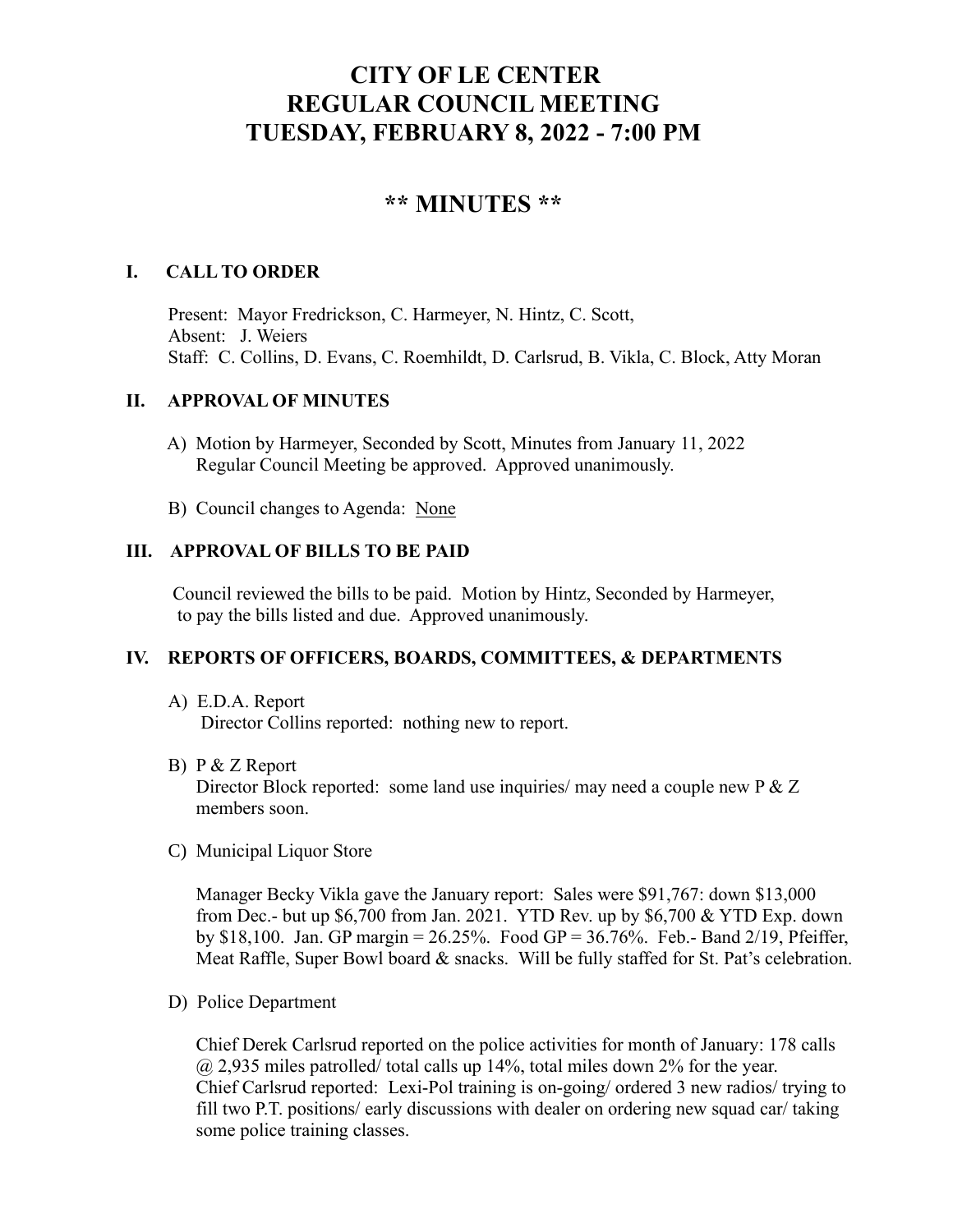E) Public Works: Water, Sewer, Refuse, Streets, Parks Departments

Public Works Supt. Curt Roemhildt reported:

- Streets- four snow plowing events in Jan./ cleaned around fire hydrants
- Parks- new LCFD scoreboard is installed at North Park/ needs to be wired
- Wastewater- will soon be issued our new 5 yr. permit/ staff working on it
- Refuse- more cardboard/ less co-mingle/ more garbage taken in 2021 than 2020. Plus 360 cu. yards of compost taken to Mankato.
- F) Bolton & Menk Engineering
	- 1) Engineer Adam Jacobs- No report on 2020 St. Project/ Reported old county jail parking lot: they want to place their storm sewer water into our storm sewer main. Corey B. added: he has told them they need to size the water run-off to meet our storm sewer main available size.

# **V. PUBLIC FORUM**

There were no petitions, requests, or communications from the general public.

#### **VI. OLD BUSINESS**

- A) Summer Rec contribution: Administrator Collins asked the council to declare exactly how much more they wished to contribute to the Le Center Summer Rec program. This had been talked about previously, but never decided. Motion by Fredrickson, Seconded by Scott, to contribute a total of \$5,000 to the program. Approved unan.
- B) Motion by Harmeyer, Seconded by Hintz, to adopt **Resolution No. 2022A**, thereby Supporting Housing & Local Decision-Making Authority. Approved unanimously.

#### **VII. NEW BUSINESS**

- A) Motion by Hintz, Seconded by Scott, to approve the 2022 Le Center Area Fire Service Contract. Approved unanimously.
- B) City of Le Center "Pay Equity" notice: Admin. Collins wanted to inform the council that the city has submitted its recent pay equity report thru M.V.C.O.G. and has been notified that the City may be out of compliance. A notice from the state suggesting this may be coming within a couple months; with instructions on how to remedy the situation. There was much discussion by the council. Councilman Hintz asked for an employee wage study to be done. No other action taken at this time.
- C) Notice of Moody's Investor Service credit upgrade for the city: Mayor Fredrickson announced the city has been upgraded two notches to A3. This is a credit to the staff and council for their past work to help get this rating up. This upgrade will help the city to bond for money at lower interest rates for future street projects, etc.